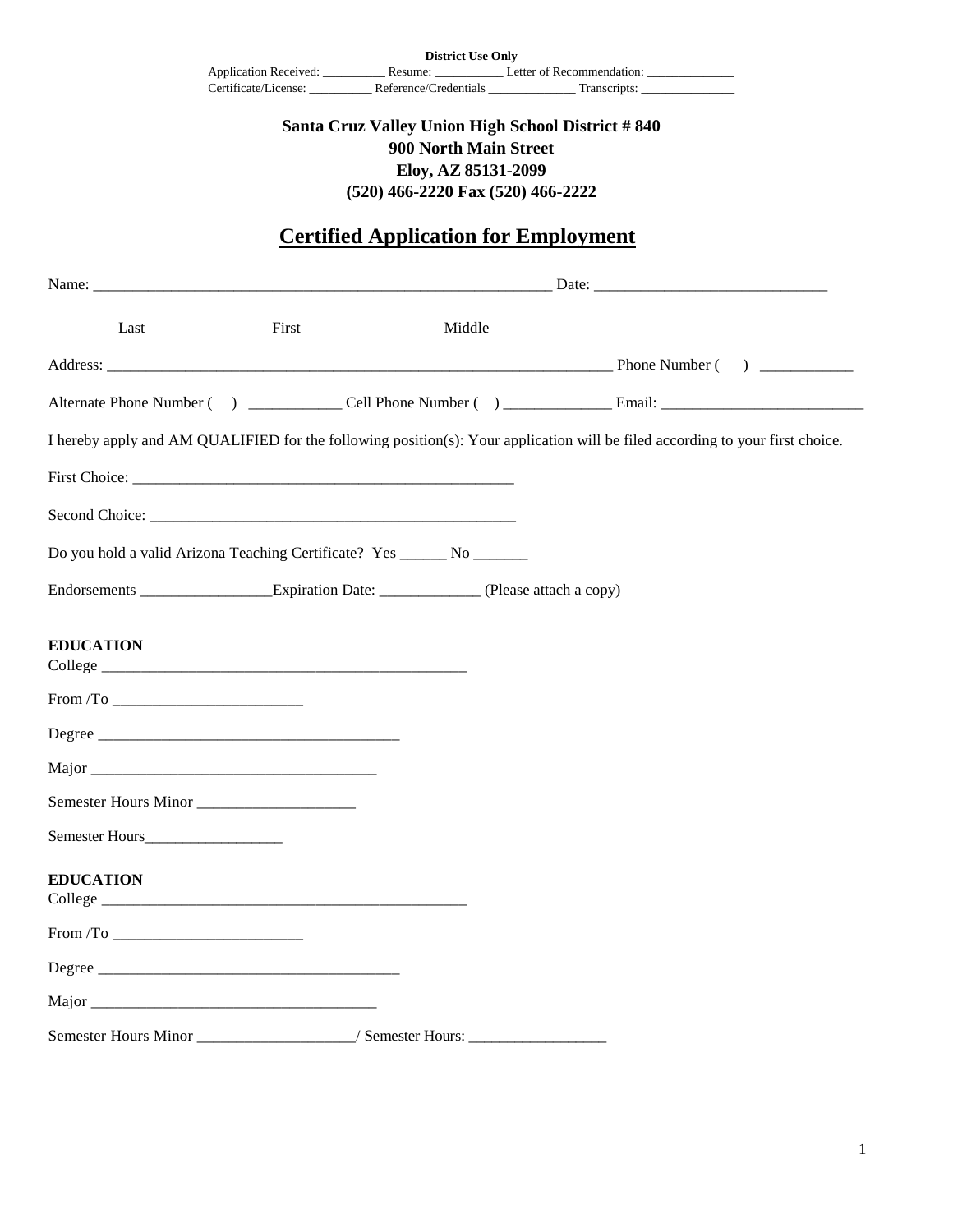| . . |  |
|-----|--|

## GRADUATE CREDIT earned since receiving most recent degree: college/date/amount of graduate credit

|                                      | CONTRACTUAL SCHOOL TEACHING EXPERIENCE (most recent first)                                                                                                                                                                                                                                        |                          |                             |                                                                                                                               |
|--------------------------------------|---------------------------------------------------------------------------------------------------------------------------------------------------------------------------------------------------------------------------------------------------------------------------------------------------|--------------------------|-----------------------------|-------------------------------------------------------------------------------------------------------------------------------|
| Place Taught                         | Assignment/Responsibilities                                                                                                                                                                                                                                                                       | From To                  |                             | Name of Supervisor/Principal & Telephone                                                                                      |
|                                      |                                                                                                                                                                                                                                                                                                   |                          |                             |                                                                                                                               |
| Certified Application for Employment |                                                                                                                                                                                                                                                                                                   |                          |                             |                                                                                                                               |
| Type of Work /Position               | Student Teaching, Internships, Substitute Work (most recent first)<br>District                                                                                                                                                                                                                    | From/To                  |                             | Supervisor/Telephone Number                                                                                                   |
|                                      | <u> 1990 - Andrea San Andrea Andrea Andrea Andrea Andrea Andrea Andrea Andrea Andrea Andrea Andrea Andrea Andrea </u><br><u> 1989 - John Harry Barn, mars and de la partie de la partie de la partie de la partie de la partie de la partie</u><br>Other Relevant Experiences (most recent first) |                          |                             |                                                                                                                               |
| Title/Description                    | Assignment                                                                                                                                                                                                                                                                                        |                          | From To                     | Supervisor/Telephone Number                                                                                                   |
| () Vocal Music<br>() Journalism      | What activities are you qualified by preparation to instruct:<br>() Instrumental Music<br>() Student Council<br>() Class Sponsorship () Flag Line<br>been employed. (E.g. curriculum revision, etc)                                                                                               | () Speech<br>() Yearbook | () Drama<br>() Cheerleading | List participation within the last two years in any professional activity for the improvement of the school(s) where you have |

\_\_\_\_\_\_\_\_\_\_\_\_\_\_\_\_\_\_\_\_\_\_\_\_\_\_\_\_\_\_\_\_\_\_\_\_\_\_\_\_\_\_\_\_\_\_\_\_\_\_\_\_\_\_\_\_\_\_\_\_\_\_\_\_\_\_\_\_\_\_\_\_\_\_\_\_\_\_\_\_\_\_\_\_\_\_\_\_\_\_\_\_\_\_\_\_\_\_\_\_\_ \_\_\_\_\_\_\_\_\_\_\_\_\_\_\_\_\_\_\_\_\_\_\_\_\_\_\_\_\_\_\_\_\_\_\_\_\_\_\_\_\_\_\_\_\_\_\_\_\_\_\_\_\_\_\_\_\_\_\_\_\_\_\_\_\_\_\_\_\_\_\_\_\_\_\_\_\_\_\_\_\_\_\_\_\_\_\_\_\_\_\_\_\_\_\_\_\_\_\_\_\_ \_\_\_\_\_\_\_\_\_\_\_\_\_\_\_\_\_\_\_\_\_\_\_\_\_\_\_\_\_\_\_\_\_\_\_\_\_\_\_\_\_\_\_\_\_\_\_\_\_\_\_\_\_\_\_\_\_\_\_\_\_\_\_\_\_\_\_\_\_\_\_\_\_\_\_\_\_\_\_\_\_\_\_\_\_\_\_\_\_\_\_\_\_\_\_\_\_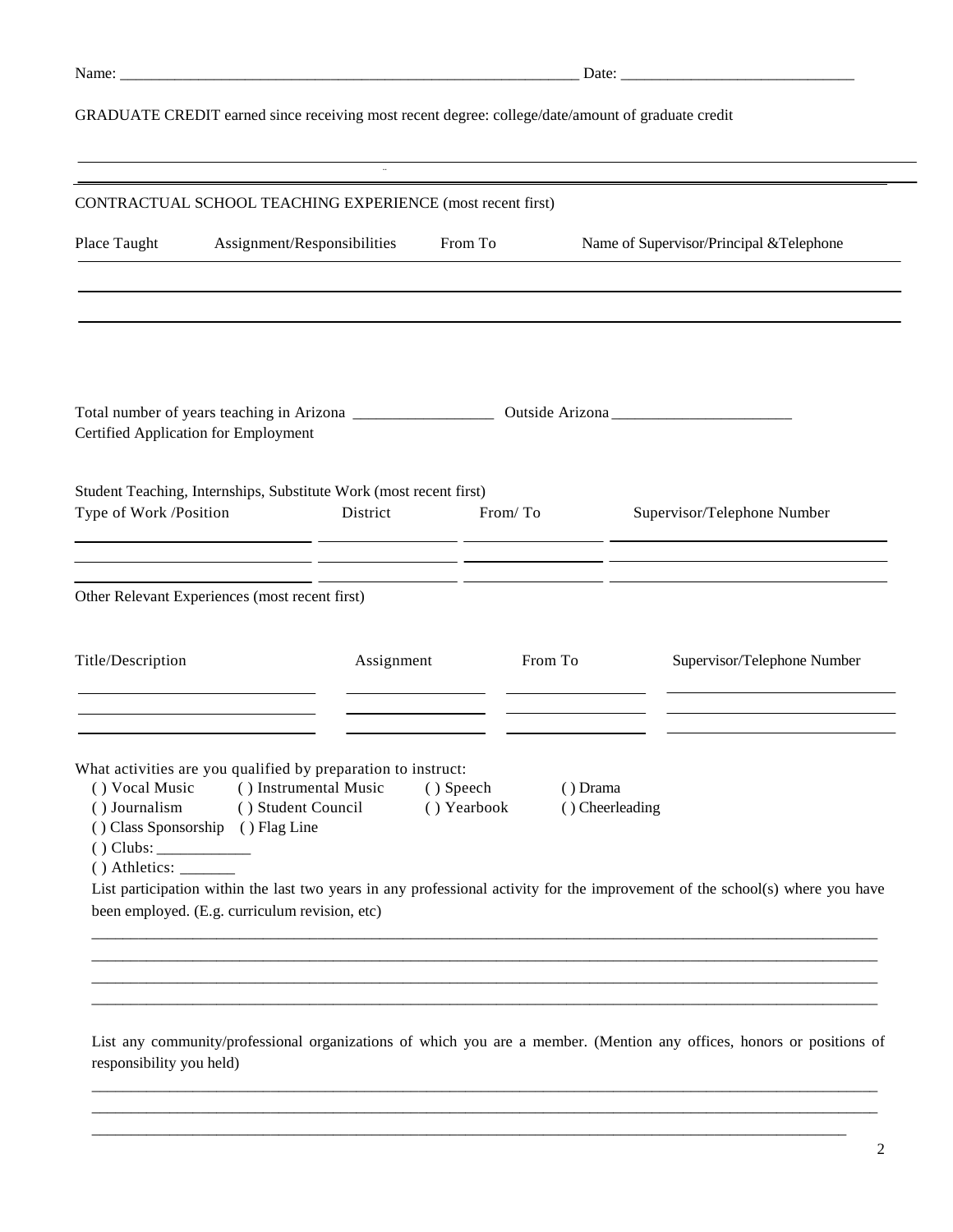| $ -$  | Date: |
|-------|-------|
| Name. |       |
|       | _____ |
|       |       |

| Please describe what you want to accomplish as a teacher. Include how you can be effective with students, parents, staff,<br>and community.                                                                                                                  |  |  |
|--------------------------------------------------------------------------------------------------------------------------------------------------------------------------------------------------------------------------------------------------------------|--|--|
|                                                                                                                                                                                                                                                              |  |  |
| Do you have any condition which may limit your ability to perform the position for which you are applying?                                                                                                                                                   |  |  |
| Are you presently under contract? Yes_________ No__________ Date Available__________________________                                                                                                                                                         |  |  |
| Please describe what you want to accomplish as a teacher. Include how you can be effective with students, parents, staff, and<br>community.                                                                                                                  |  |  |
|                                                                                                                                                                                                                                                              |  |  |
|                                                                                                                                                                                                                                                              |  |  |
|                                                                                                                                                                                                                                                              |  |  |
| <b>Certified Application for Employment</b>                                                                                                                                                                                                                  |  |  |
| Check if statements are true:                                                                                                                                                                                                                                |  |  |
| 1. am not awaiting trial on and have never been convicted/admitted committing any of the criminal<br>offenses in question 2, below.                                                                                                                          |  |  |
| 2. I am awaiting trial on or have been convicted of/ or admitted committing in this state or similar offenses in<br>another jurisdiction) the criminal offenses which are checked below.<br>__________ a. Sexual Abuse of a Minor<br>$\frac{1}{2}$ b. Incest |  |  |
| ____________ c. First or Second Degree Murder<br>d. Kidnapping<br>$\frac{1}{\sqrt{2}}$ e. Arson                                                                                                                                                              |  |  |
| f. Sexual Assault<br>___________ g. Sexual Exploitation of a Minor<br>______ h. Contributing to the Delinquency of a Minor<br>________ i. Commercial Sexual Exploitation of a Minor                                                                          |  |  |
| _ j. Felony Offenses Involving Distribution of Marijuana or Dangerous Narcotic Drugs                                                                                                                                                                         |  |  |

\_\_\_\_\_\_\_ k. Burglary \_\_\_\_\_\_ I. Robbery

m. A dangerous crime against children as defined in ARS 13-604.01, including the following crimes against a minor less than 15 years of age.

\_\_\_\_\_\_1. Aggravated assault resulting in serious physical injury or committed by the use of a deadly weapon;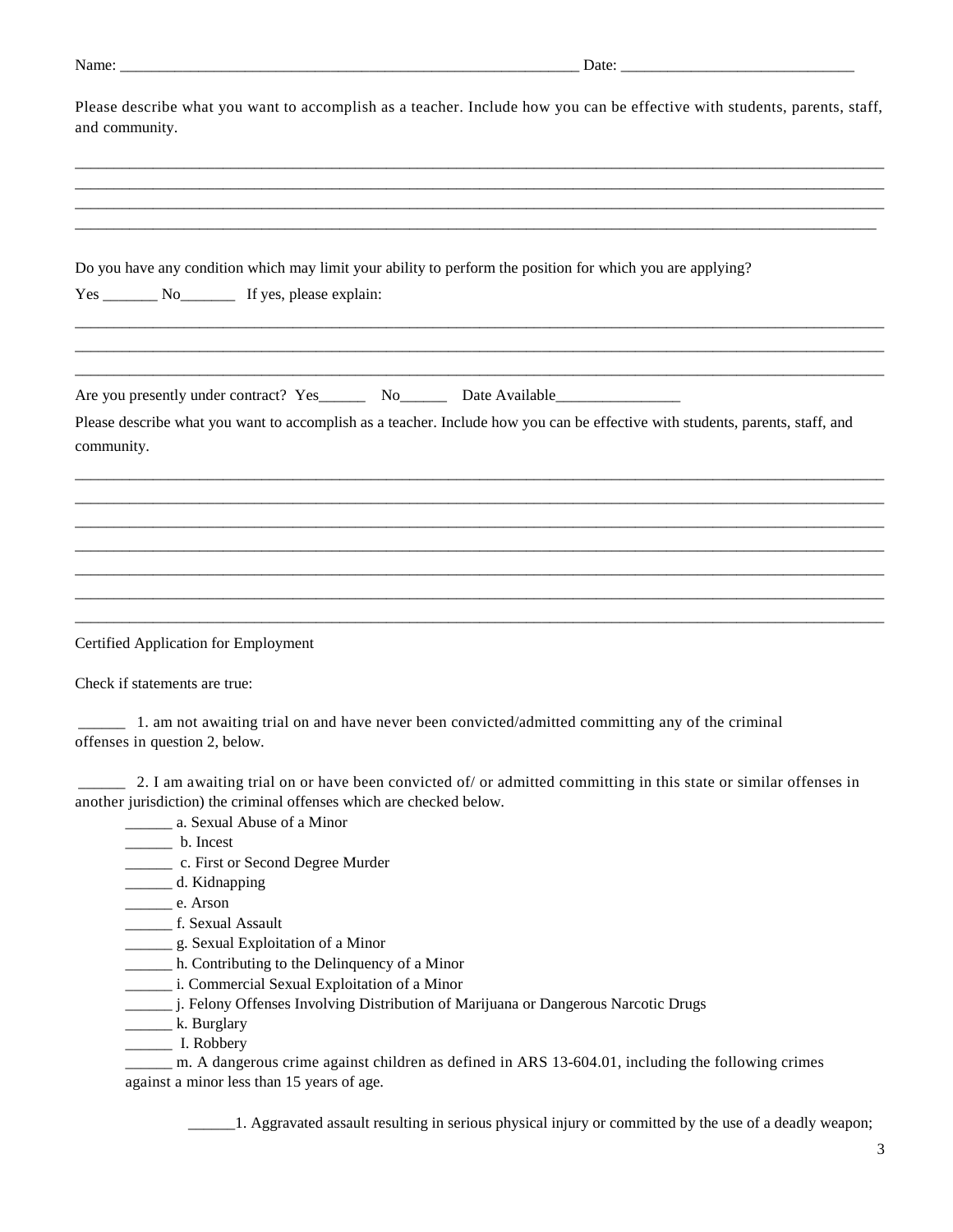2. Taking a child for the purpose of prostitution as defined in ARS 13-3206;

\_\_\_\_\_3. Child prostitution as defined in ARS 13-3212, or;

\_\_\_\_\_4. Involving or using minors in drug offenses.

\_\_\_\_\_\_ n. Child Abuse

\_\_\_\_\_\_ o. Sexual Conduct with a Minor

\_\_\_\_\_\_ p. Molestation of a Child

Statement of Compliance with the Military Selective Act

\_\_\_\_\_\_\_\_\_\_\_ I certify that I registered with Selective Service.

\_\_\_\_\_\_\_\_\_\_\_ I certify that I am not required to be registered with Selective Service because:

I am a female.

I am in the Armed Services on active duty. (Members of the Reserves & National Guard are not

considered on active duty.)

I have not reached my  $18<sup>th</sup>$  birthday.

 $\frac{1}{\sqrt{1-\frac{1}{\sqrt{1-\frac{1}{\sqrt{1-\frac{1}{\sqrt{1-\frac{1}{\sqrt{1-\frac{1}{\sqrt{1-\frac{1}{\sqrt{1-\frac{1}{\sqrt{1-\frac{1}{\sqrt{1-\frac{1}{\sqrt{1-\frac{1}{\sqrt{1-\frac{1}{\sqrt{1-\frac{1}{\sqrt{1-\frac{1}{\sqrt{1-\frac{1}{\sqrt{1-\frac{1}{\sqrt{1-\frac{1}{\sqrt{1-\frac{1}{\sqrt{1-\frac{1}{\sqrt{1-\frac{1}{\sqrt{1-\frac{1}{\sqrt{1-\frac{1}{\sqrt{1-\frac{1}{\sqrt{1-\frac{1}{\sqrt{1-\frac{1$ 

\_\_\_\_\_\_\_\_\_\_\_ I am a permanent resident of the Trust Territory of the Pacific Islands or the Northern Mariana Islands.

"Yes" answers to the following four questions will not necessarily result in denial of employment. The District will consider all the circumstances, including the date and nature of events which led to the actions described below. Your written explanation will assist the District in determining your eligibility and suitability for employment. Attach additional sheets if necessary.

1. Have you ever been convicted of, admitted committing, or are you awaiting trial for any crime (excluding only minor traffic violations not involving any allegation of drug or alcohol impairment)? You must answer "yes" even if the matter was later dismissed, deferred, vacated, or expunged. If you answer "yes", you must provide dates of the proceedings, the court where the proceedings occurred, a statement of the accusation against you and the final disposition of the case (s). \_\_\_\_Yes \_\_\_\_\_No

Certified Application for Employment

2. Have you ever been dismissed (fired) from any job, or resigned at the request of your employer, or while charges against you or an investigation of your behavior was pending? You must answer "yes" even if the matter was later resolved with any form of settlement or severance agreement, regardless of its terms. If you answer "yes" you must provide the date of termination of employment, the name, address and telephone number of the employer(s) and a statement of the alleged reasons for termination. Yes No

3. Have you ever had any license or certificate of any kind (teaching certificate otherwise) revoked or suspended, or have you in any way been sanctioned by, or is any charge or complaint now pending against you before any licensing, certification or other regulatory agency or body, public or private? If you answer "yes" you must provide the dates of proceedings, name, address and telephone number of the agency or body where proceedings took place, a statement of the accusations against you and the final decision.

\_\_\_\_\_Yes \_\_\_\_\_ No

4. Are you now being investigated for any alleged misconduct or other alleged grounds for discipline by any licensing, certification or other regulatory body (teacher certification or otherwise) or by your current or any previous employer? If you answer "yes" you must provide the name, address and telephone number of the employer or licensing body and a statement of the accusations against you.

\_\_\_\_\_Yes \_\_\_\_\_\_\_No

Consent to Conduct Background Investigation and Release

\_\_\_\_\_\_\_\_\_\_\_\_\_\_\_\_\_\_\_\_\_\_\_\_\_\_\_\_\_\_\_\_\_\_\_\_\_\_\_\_\_\_\_\_\_\_\_\_\_\_\_\_\_\_\_\_\_\_\_\_(Applicant's name), have applied for employment with

Santa Cruz Valley Union High School District #840 to work as a \_\_\_\_\_\_\_\_\_\_\_\_\_\_\_\_\_\_\_\_\_\_\_\_\_\_\_\_\_\_\_\_\_\_\_\_\_\_\_\_\_\_ (job title). I understand that in order for Santa Cruz to determine my eligibility, qualifications, and suitability for employment, it will